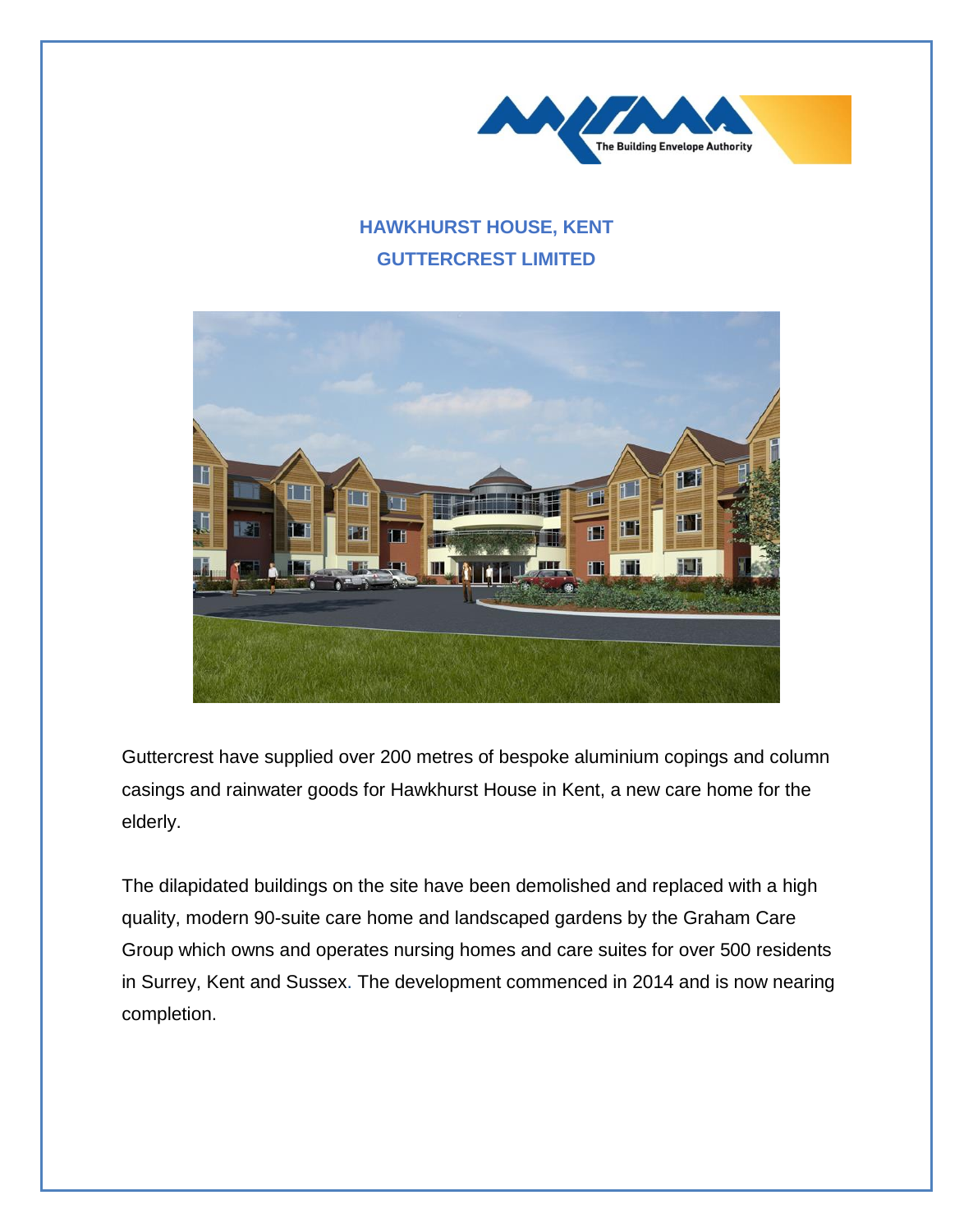In the late 19th century the site and the buildings on it were designated for use as a home for the reception of babies and young children found in "circumstances of direct extreme distress" by Dr Thomas John Barnardo, the founder and director of Barnardo's charity which is still in existence today.

Guttercrest worked closely with John Nason Installations to provide designs, accurate quotation and lead times to suit the timescales of the intricate project.

The aluminium coping provides an aesthetically pleasing and economic finish to the walls of the building. Column casings of varying diameters are fitted to and between balconies to conceal the steel structure.